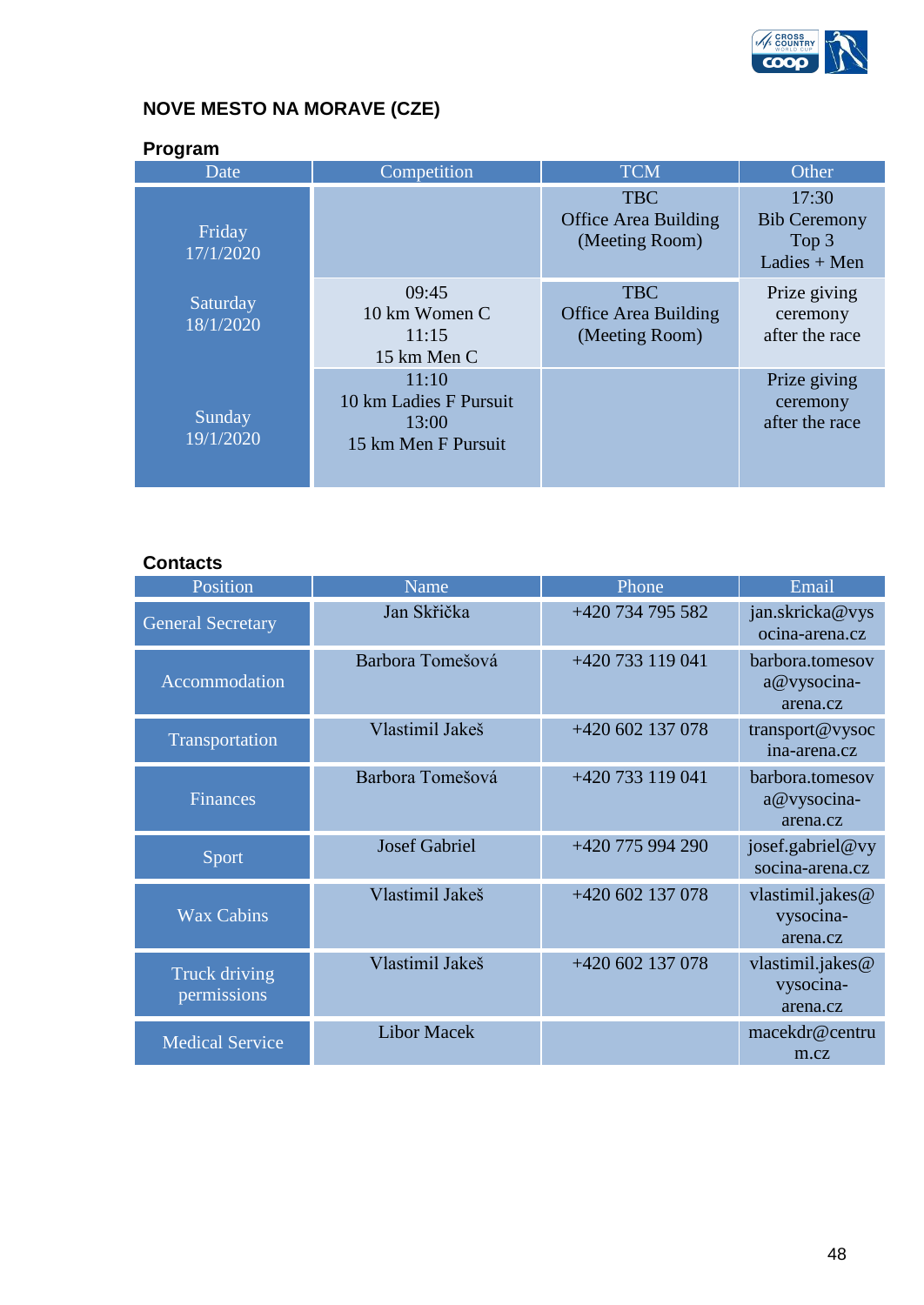

## **Offices and their opening times**

| <b>Office</b>    | Location                                          | Opening times                                     |
|------------------|---------------------------------------------------|---------------------------------------------------|
| Race office      | Vysočina Arena - Office Area<br>building          | Mo - Fri 09:00 - 18:00<br>Sat - Sun 08:00 - 18:00 |
| Transportation   | Vysočina Arena -<br><b>Accreditation building</b> | Mo - Sun 09:00 - 18:00                            |
| <b>Finances</b>  | Vysočina Arena - Office Area<br>building          | Mo - Sun 09:00 - 18:00                            |
| <b>OC</b> Office | Vysočina Arena - Office Area<br>building          | Mo - Sun 09:00 - 18:00                            |

## **Logistical information**

## **Accommodation (World Cup Rules Art. 13)**

- Booking according the FIS Rules via FIS Online registration system
- Sufficient amount of high-standard hotels in different price categories in the proximity of the venue have been pre-booked by the OC. Teams shall contact the OC about offers following accommodation (full board included) at barbora.tomesova@vysocina-arena.cz
- Price for additional accommodation outside of the quota: on request
- Price for additional single rooms outside of the quota: on request

## **Transport (World Cup Rules Art. 11)**

- Official airport: **Prague**
- The organizing committee will arrange transportation between the airport and the hotels. 1 transport (from and to the airport) free of charge. Price for additional transport: Minibus up to 5 persons = EUR 250.00 Minibus up to 13 persons = EUR 450.00 Bus 14 - 40 persons = EUR 700.00

Other destinations possible, prices on request.

- Information to the Shuttle service
	- $\circ$  hotels  $\le$  venue): Shuttle service for teams will be provided from Monday to Sunday. Details on timetable will be sent to teams two weeks before the event.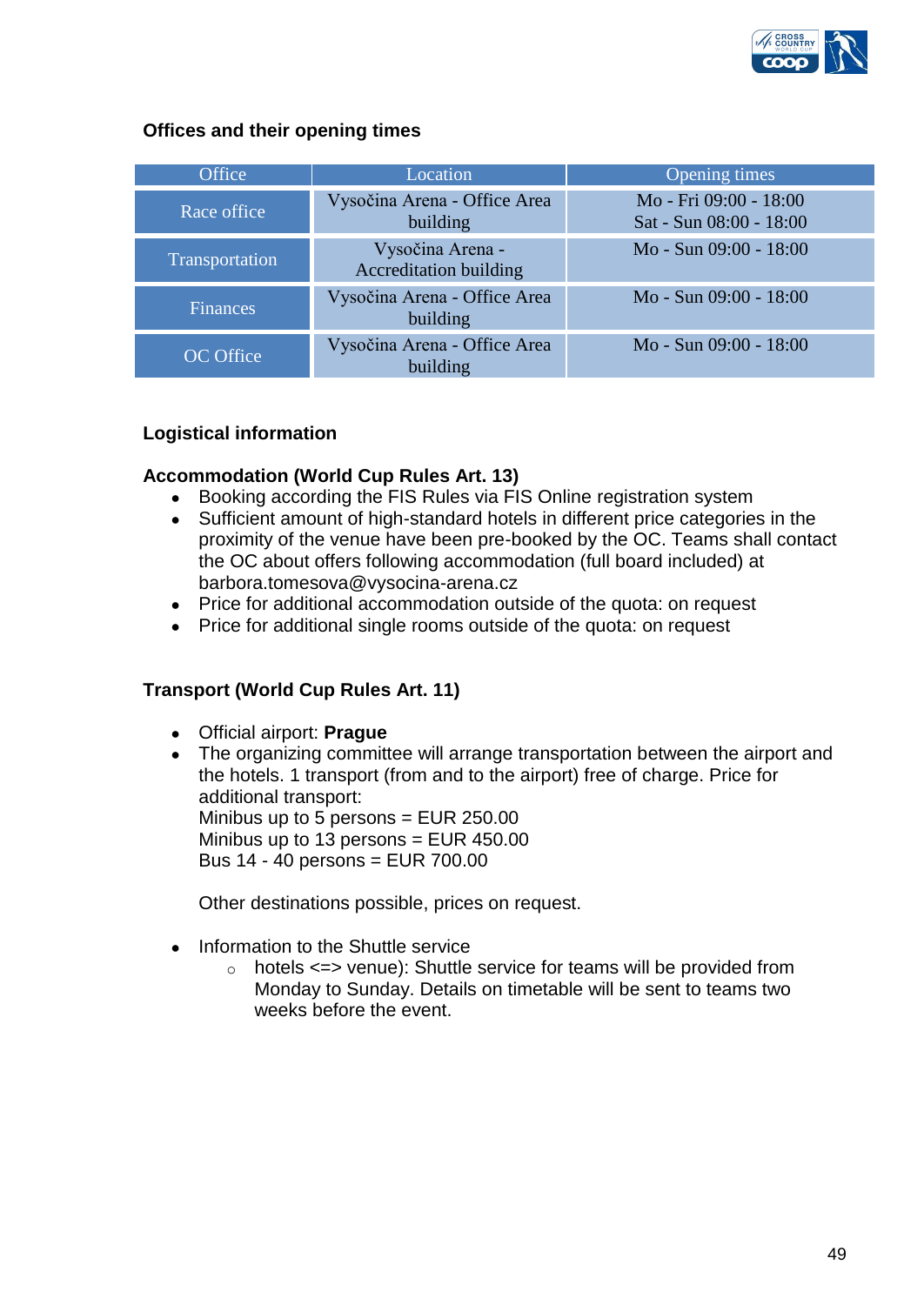

## **Reimbursement (World Cup Rules Art. 10 and 13)**

- Accommodation costs: Teams will pay directly in their hotels. Costs for red group and national team quota athletes will be covered by the OC directly to the hotels.
- Carrying costs/Reimbursement:
	- Expenses sheets will be received in Competition Office during the race week or by e-mail: Payments will be done by bank transfer.

#### **Prize money payment** (Word Cup Rules Art. 8)

- Due to data protection rules the data's from the athletes have to be given directly to: barbora.tomesova@vysocina-arena.cz
- Prize money from is available on FIS Website under: https://assets.fisski.com/image/upload/v1570630619/fisprod/assets/Bank\_Transfer\_Form\_incl.\_Contacts.pdf

#### **Income tax information for prize money:**

- Income tax of European citizen is 15%
- Income tax of non-European citizen is 15% (USA 0 %)

### **Waxing facilities (World Cup Rules Art. 14)**

- Wax cabins : available from Monday, 13th of January, 09:00 until Sunday, 19th of January, 18:00
- Waxing trucks : teams arriving with trucks have to inform the OC before 15/10/2019
- The keys to the cabins are available in the Competition Office. The deposit is 100 €/team. Keys need to be returned to the Competition Office on the day of departure.

## **Team Catering**

- Team Catering facilities are open Wednesday to Sunday
	- Wednesday 15/01/2020 08:00 17:00
	- Thursday 16/01/2020 08:00 17:00
	- Friday 17/01/2020 08:00 17:00
- - Saturday 18/01/2020 08:00 17:00
	- Sunday 19/01/2020 08:00 17:00
- 
- Do not forget to sign up on the google doc for the lunch [https://docs.google.com/spreadsheets/d/13wm5JU7RzwrUonI8AciSFEKdq4H](https://docs.google.com/spreadsheets/d/13wm5JU7RzwrUonI8AciSFEKdq4H7OTUKGDm_EnQLVfo/edit?usp=sharing) [7OTUKGDm\\_EnQLVfo/edit?usp=sharing](https://docs.google.com/spreadsheets/d/13wm5JU7RzwrUonI8AciSFEKdq4H7OTUKGDm_EnQLVfo/edit?usp=sharing)
- Costs for lunch service is 10 EUR per person per day if you haven't ordered and paid full board via the Organizing Committee

#### **Medical Service**

- In case you have an emergency you can call the following number 155
- Event doctor: MUDr. Libor Macek, mobile: +420 603 853 108
- **Ambulance room for athletes and teams**
	- Ambulance room for athletes and teams is located inside the team area – on the 1st floor of the permanent Wax cabins (will be signposted).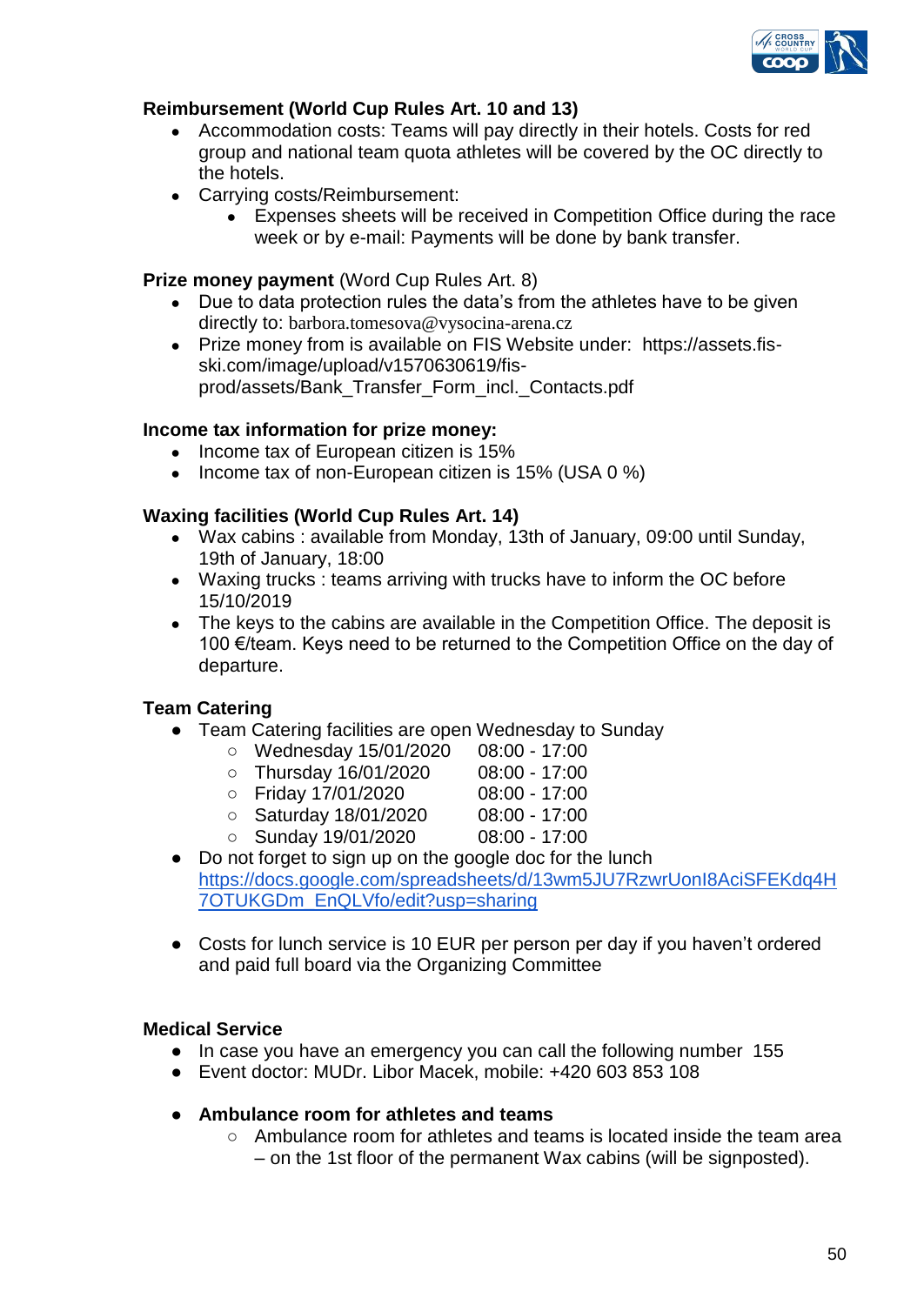

Only emergency service and first-aid treatment of injuries will be provided by event doctors!

- Opening hours (Medical Office in Venue)
	- **U** Tuesday Sunday  $08.00 16.00$

#### ● **Medicaments a pharmacy**

○ Medicaments and other medical equipment may be bought in the nearest pharmacy in the area of the hospital in Nové Město na Moravě in the distance of 1.5km away from the competition venue.

#### **Regulations of radio equipment/Radio Frequencies:**

- Radio equipment can only be operated in the Czech Republic, if two elementary requirements are met:
	- o The equipment shall use the designated frequencies under the conditions set out in the individual or general authorisation.,
	- $\circ$  The conformity of the equipment with regard to the European regulation has been assessed.

Full information about using of radio frequencies in the Czech Republic to be found on the website of the Czech Telecommunication Office: <https://www.ctu.eu/recommendation-end-users>

#### **Regulations of Visa:**

● Remember that citizens of some countries will need a visa for visiting the Czech Republic. Please check with your embassy if you need a visa for the Czech Republic. For an official letter of invitation, please send a request to sekretariat@vysocina-arena.cz

#### **Special permissions for truck driving (Sunday- and night, other days with special regulations)**

- Teams must give information when they will arrive to stadium and parking area. Send messages by email to [transport@vysocina-arena.cz](mailto:transport@vysocina-arena.cz)
- Vehicles with weight over 7.5 tonnes, and also vehicles over 3.5 tonnes with an attached trailer are prohibited to drive on Czech major roads and highways on Sundays from 13:00 – 22:00. Possible special permissions need to be obtained directly from the Czech Ministry of Transport.

#### **Special advices for the route and roads**

The major highway D1 is under reconstruction. Count on possible delays due to traffic jams.